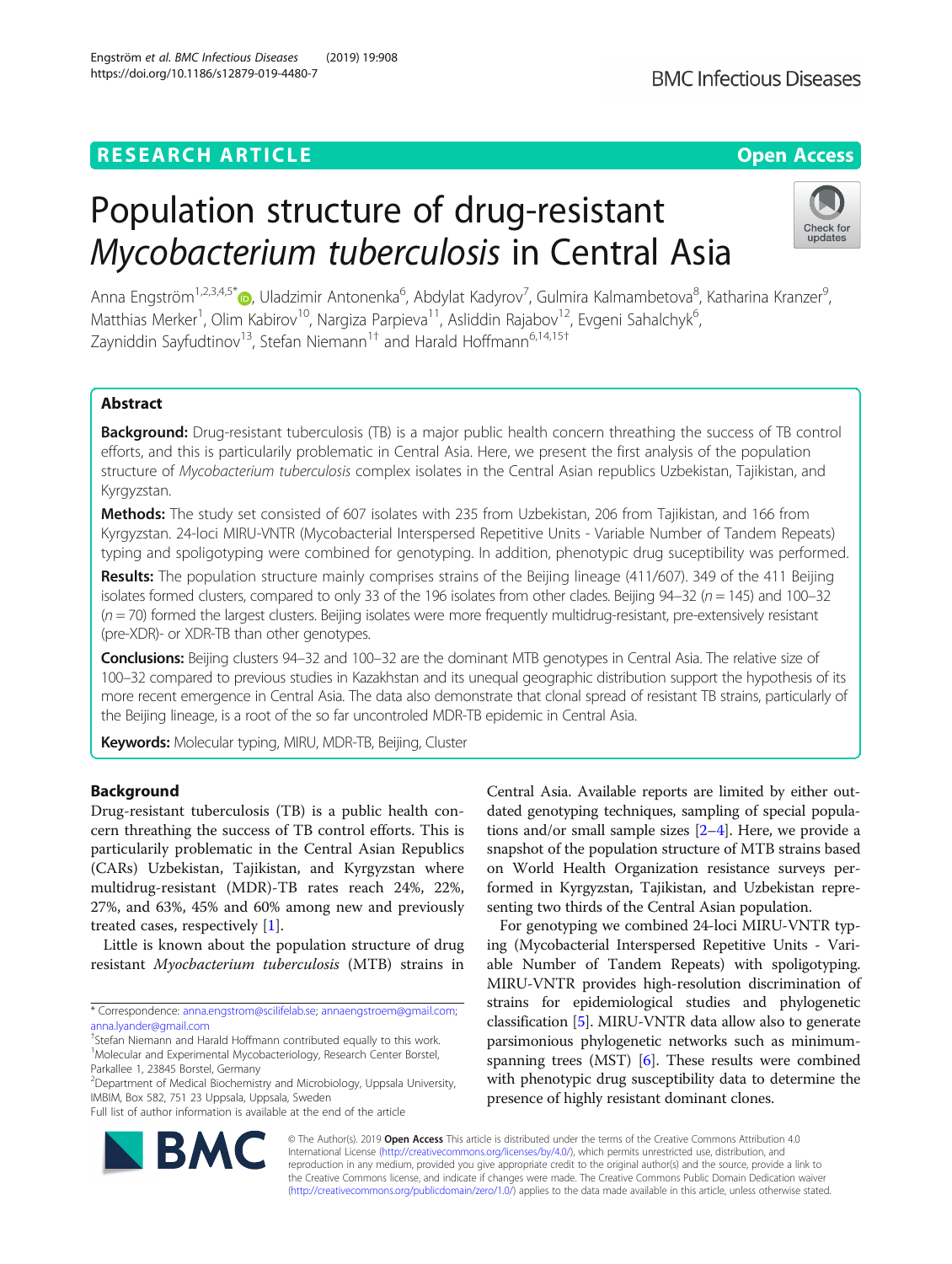## <span id="page-1-0"></span>Methods

Seven hundred and seven clinical MTB isolates (306 from Uzbekistan, 216 from Tajikistan, and 185 from Kyrgyzstan) were collected in the framework of crosssectional national drug resistance surveys (DRS) [\[7,](#page-4-0) [8\]](#page-4-0) and included in the study. The study population was biased towards resistant strains since only isolates that required retesting for quality control purposes as per the WHO DRS protocol which was valid at the time were included [[8](#page-4-0)]. This approach artificially increased the proportion of MDR-,pre-extensively drug-resistant (pre-XDR) and

XDR-TB strains. Ethical approvals for the DRSs were granted by the respective national ethical committees.

DNA was extracted by heat lysis of bacteria from solid culture on LJ medium. 24-loci MIRU-VNTR genotyping and spoligotyping was performed as previously described [[5,](#page-4-0) [9](#page-4-0)]. Genotypes were identified on the MIRU-VNTRplus web database [\(www.miruvntrplus.org](http://www.miruvntrplus.org)) [\[5](#page-4-0)]. Spoligotyping data were used to confirm strain relationships and for genotype classification. Typing data was analysed with Bionumerics (v7.5; Applied Maths, Sint-Martens-Latem, Belgium). MST analysis based on

Table 1 Demographic data, genotypes, haplotypes and phenotypes of the Central Asian M. tuberculosis complex study population

|                    | All countries  |              |       | Uzbekistan     |              |      | Tajikistan          |              |       | Kyrgystan      |                |       |
|--------------------|----------------|--------------|-------|----------------|--------------|------|---------------------|--------------|-------|----------------|----------------|-------|
|                    | No. strains    | $\%$         | SD    | No. strains    | $\%$         | SD   | No. strains         | $\%$         | SD    | No. strains    | $\%$           | SD    |
| Samples            | 607            |              |       | 235            | 38.7         |      | 206                 | 33.9         |       | 166            | 27.3           |       |
| Gender             |                |              |       |                |              |      |                     |              |       |                |                |       |
| Male               |                | 359          | 59.1  | 139            | 59.1         |      | 120                 | 58.3         |       | 100            | 60.2           |       |
| Female             |                | 239          | 39.4  | 96             | 40.9         |      | 85                  | 41.3         |       | 58             | 34.9           |       |
| Unknown            |                | 9            |       | $\mathbf 0$    |              |      | $\mathbf{1}$        |              |       | 8              |                |       |
| $Age^a$            |                |              |       |                |              |      |                     |              |       |                |                |       |
| Mean               | 37.94          |              | 15.67 | 42.91          |              | 16.6 | 34.53               |              | 14.36 | 34.18          |                | 13.49 |
| Treatment          |                |              |       |                |              |      |                     |              |       |                |                |       |
| New                | 333            | 54.9         |       | 156            | 66.4         |      | 93                  | 45.1         |       | 84             | 50.6           |       |
| Previous           | 221            | 36.4         |       | 79             | 33.6         |      | 113                 | 54.9         |       | 29             | 17.5           |       |
| Unknown            | 53             |              |       | $\mathbb O$    |              |      | $\mathsf{O}\xspace$ |              |       | 53             |                |       |
| MIRU lineage       |                |              |       |                |              |      |                     |              |       |                |                |       |
| Beijing            | 411            | 67.7         |       | 136            | 57.9         |      | 154                 | 74.8         |       | 121            | 72.9           |       |
| Dehli/CAS          | 6              | $\mathbf{1}$ |       | 6              | 2.6          |      |                     |              |       |                |                |       |
| H37Rv-like         | 60             | 9.9          |       | 31             | 13.2         |      | 12                  | 5.8          |       | 17             | 10.2           |       |
| LAM                | 36             | 5.9          |       | 22             | 9.4          |      | 5                   | 2.4          |       | 9              | 5.4            |       |
| NEW-1              | 31             | 5.1          |       | 16             | 6.8          |      | 10                  | 4.9          |       | 5              | $\overline{3}$ |       |
| URAL               | 28             | 4.6          |       | 10             | 4.3          |      | 11                  | 5.3          |       | $\overline{7}$ | 4.2            |       |
| Haarlem            | 26             | 4.3          |       | $\overline{7}$ | $\mathbf{3}$ |      | 13                  | 6.3          |       | 6              | 3.6            |       |
| S-type             | 3              | 0.5          |       | $\overline{2}$ | 0.9          |      |                     |              |       | $\mathbf{1}$   | 0.6            |       |
| TUR                | $\mathbf{1}$   | 0.2          |       |                |              |      | $\mathbf{1}$        | $0.5\,$      |       |                |                |       |
| X-type             | $\mathbf{1}$   | 0.2          |       | $\mathbf{1}$   | 0.4          |      |                     |              |       |                |                |       |
| Undefined          | $\overline{4}$ | 0.7          |       | $\overline{4}$ | 1.7          |      |                     |              |       |                |                |       |
| MLVA MtbC15-9      |                |              |       |                |              |      |                     |              |       |                |                |       |
| 94-32 (Beijing)    | 145            | 23.9         |       | 58             | 24.7         |      | 49                  | 23.8         |       | 38             | 22.9           |       |
| 100-32 (Beijing)   | $70\,$         | 11.5         |       | 12             | 5.1          |      | 51                  | 24.8         |       | $\overline{7}$ | 4.2            |       |
| Resistance pattern |                |              |       |                |              |      |                     |              |       |                |                |       |
| Pan-susceptible    | 35             | 5.8          |       | 21             | 8.9          |      | $\sqrt{2}$          | $\mathbf{1}$ |       | 12             | $7.2\,$        |       |
| Other resistances  | 279            | 46           |       | 127            | 54           |      | 66                  | 32           |       | 86             | 51.8           |       |
| MDR-TB             | 172            | 28.3         |       | 47             | 20           |      | $71\,$              | 34.5         |       | 54             | 32.5           |       |
| Pre XDR-TB         | 94             | 15.5         |       | 34             | 14.5         |      | 50                  | 24.3         |       | 10             | 6              |       |
| XDR-TB             | $27\,$         | 4.4          |       | 6              | 2.6          |      | 17                  | 8.3          |       | $\overline{4}$ | 2.4            |       |

<sup>a</sup>Unkown for Tajikistan and 23 unkown for Kyrgystan

SD standard deviation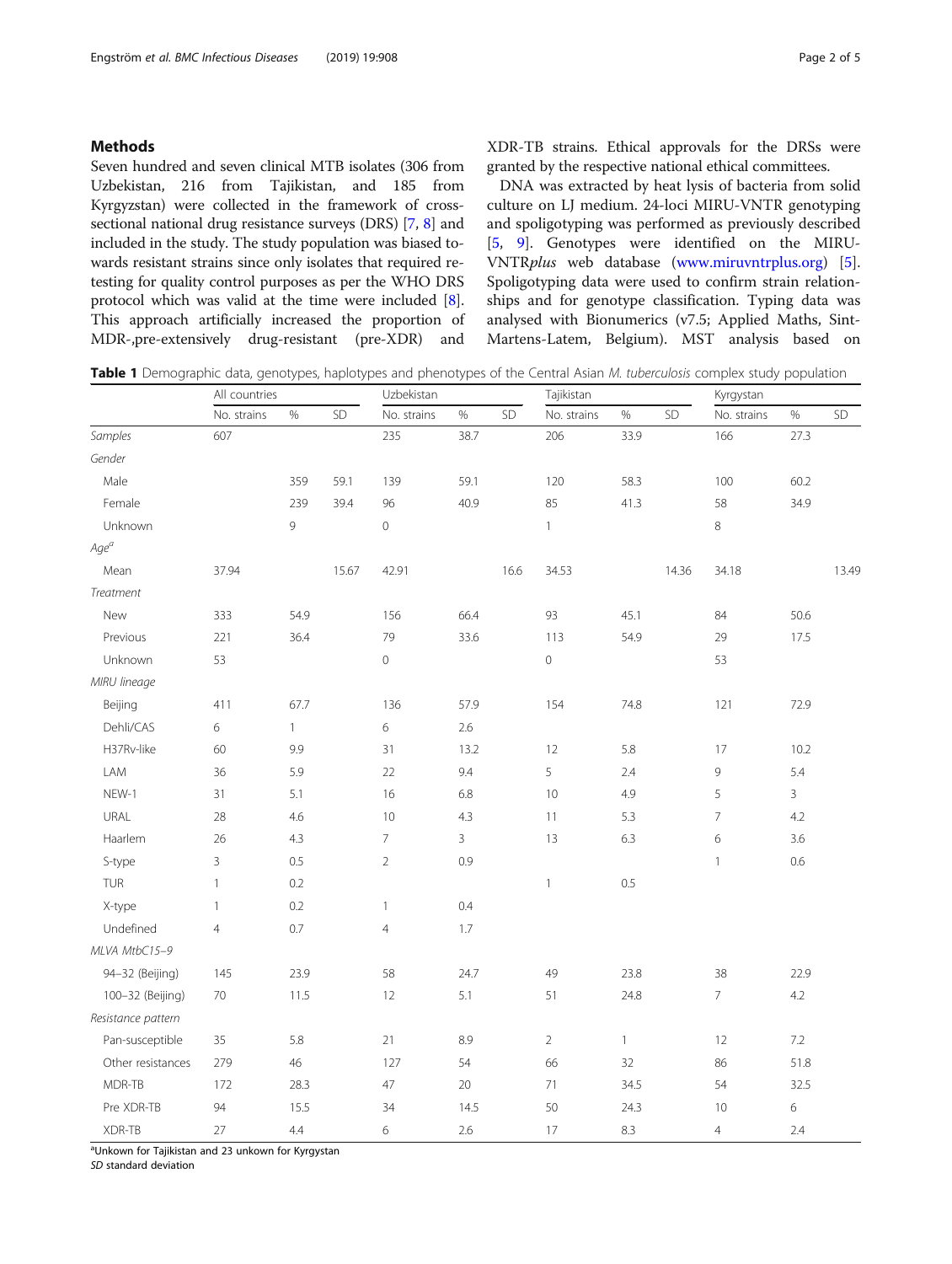<span id="page-2-0"></span>MIRU-VNTR data was performed using the categorical coefficient. For each 24-loci MIRU-VNTR pattern a unique multiple loci VNTR analysis (MLVA) MtbC15–9 haplotype was assigned by using the MIRU-VNTRplus nomenclature [[10](#page-4-0)]. A cluster was defined as a minimum of two isolates harboring identical genotyping patterns from different patients. Patients with mixed molecular typing patterns were excluded. Drug susceptibility testing was performed by the resazurin microtiter assay [\[11\]](#page-4-0).

## Results

Twenty four-loci MIRU-VNTR typing and spoligotyping were successfully performed for 607 isolates, while 76 isolates (62 from Uzbekistan, seven from Tajikistan, and seven from Kyrgyzstan) yielded indeterminate results. For 23 isolates (9 from Uzbekistan, three from Tajikistan, and 11 from Kyrgyzstan), mixed genotyping patterns were observed. One isolate from Kyrgyzstan had incomplete phenotypic data.

The final study set consisted of 607 isolates of which 235 (38.7%) originated from Uzbekistan, 206 (33.9%) from Tajikistan, and 166 (27.3%) from Kyrgyzstan (Table [1\)](#page-1-0). The male to female ratio of patients was 1.5 and ages ranged from 12 to 85 years with a mean of 37.9 years (SD  $\pm$ 15.7). Across the three countries, 333 (54.9%) were new and 221 (36.4%) previously treated cases (for 53 patients information regarding previous treatments was missing; Table [1\)](#page-1-0). Thirty five isolates (5.8%) were pan-susceptible, 293 (48.3%) MDR-, pre-XDR, or XDR-TB, while the remaining 279 isolates (46.0%) had any other resistance pattern. MDR- and XDR-TB were more prominent among Kyrgyz (33%) and Tajik (35%) than among Uzbek isolates (20%), which was mainly attributable to different re-testing algorithms in the DRS protocols.

Based on the MIRU-VNTR profiles and spoligotyping patterns, 603 isolates were classified into previously

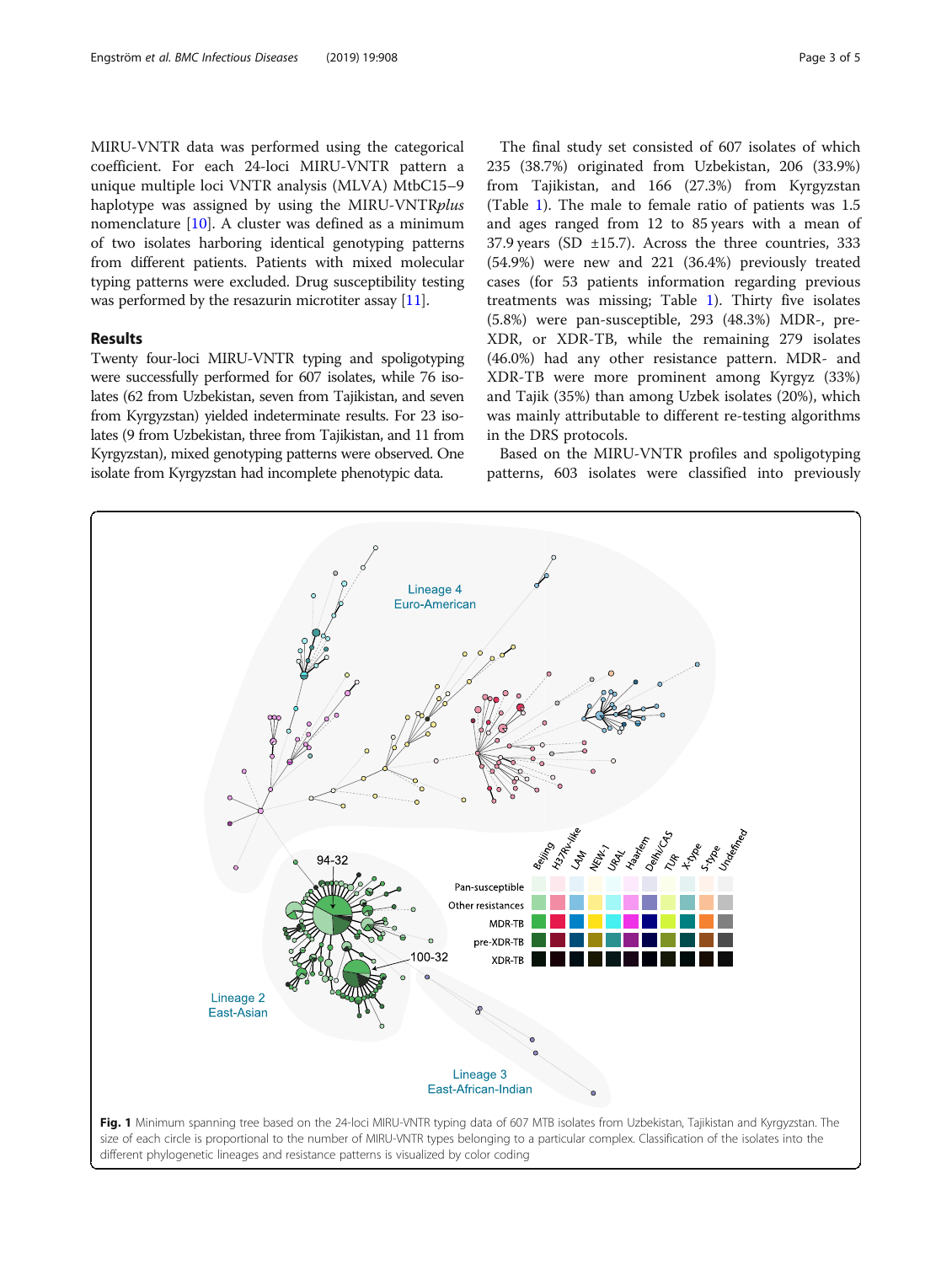described lineages (Table [1\)](#page-1-0). 411 (67.7%) isolates belonging to lineage 2 (East-Asian; Beijing genotype) [\[12\]](#page-4-0). Six (1.0%) isolates belonged to lineage 3 (East-African-Indian; Delhi/CAS genotype), and 186 (30.6%) isolates belonged to lineage 4 (Euro-American) with the predominiating genotypes H37Rv-like (60; 9.9%), LAM (36; 5.9%), NEW-1 (31; 5.1%), URAL (28; 4.6%), and Haarlem (26; 4.3%). Four (0.7%) isolates could not be linked to a previously described lineage and were classified as "undefined". An MST was calculated (Fig. [1](#page-2-0)) confirming the UPGMA (unweighted pair group method with arithmetic mean) tree-based genotype classification of MIRU-VNTRplus (data not shown).

Cluster analysis revealed that 382 (62.9%) of the 607 isolates shared a genotyping pattern with at least one other isolate. They were grouped in 38 clusters ranging from two to 145 isolates. The two largest clusters had haplotypes 94–32 ( $n = 145$ ; 23.9%) and 100–32 ( $n = 70$ ; 11.5%) (Fig. [1](#page-2-0)). The prevalence of 94–32 was equally distributed over the CARs whereas cluster 100–32 was particularly prominent in Tajikistan (51 strains; 72.9%). 349 (84.9%) of the 411 Beijing isolates formed clusters, compared to only 33 (16.8%) of the 196 isolates from other clades.

Beijing strains were more frequently MDR-, pre-XDRor XDR-TB (265/411; 64.5%) than strains of other genotypes (28/196; 14.3%; no XDR-TB) (Fig. 2). Beijing cluster 94–32 showed the same drug resistance pattern as other Beijing strains, whereas cluster 100–32 was almost completely (66/70; 94.3%) MDR, pre-XDR, or XDR.

## Discussion

High prevalence of Beijing strains has previously been reported from Central Asia [[4](#page-4-0)]. The star-like shape of the lineage 2/Beijing population in Fig. [1](#page-2-0) with two central clones surrounded by layers of single and multi-locus variants is a typical pattern for emerging and expanding MTB populations [[13](#page-4-0)]. The two largest clusters 94–32 and 100– 32 were found in all three Central Asian countries and represented more than a third of all study isolates indicating strong population expansion across borders. Our findings confirm the results of a global Beijing population study which reported that 94–32 and 100–32 were predominantly prominent in Uzbekistan, Russia and Eastern European countries and had particularly high clustering rates [[13](#page-4-0)]. The smaller size of 100–32 and its unequal distribution to the three CARs suggest however its more recent arrival in Central Asia and a shorter regional expansion time than of 94–32. This hypothesis is further supported by Mokrousov  $[14]$  $[14]$  and Skibe et al.  $[15]$  who have already reported 100–32 as minor group (< 4%) of Beijing isolates in Central Asia while it reached proportions of over 10% and over 20% in Eastern Europe and Russia, respectively, and while Skibe et al. observed 94–32 as dominant cluster in Kazakhstan. The extent of cross-border spread and locally restricted transmisison networks can however not be ultimately resolved with MIRU-VNTR cluster data and require further investigation with higher resolution.

High percentages of MDR among Beijing strains has also been reported from other Eastern European countries, like Georgia, Kazakhstan, and Uzbekistan [\[4](#page-4-0), [15](#page-4-0), [16\]](#page-4-0). Higher proportions of MDR- and XDR-TB were also observed within the 100–32 genotype by Merker and colleagues [\[13](#page-4-0)]. The authors analyzed the full genomes of MDR-TB strains belonging to MLVA-VNTR haplotypes 94–32 and 100–32 and showed that the maximal divergences were 17 and 23 SNPs, respectively, within genomes of those clusters [[13](#page-4-0)].

Our data indicate that spread of resistant MTB strains, particularly of lineage 2/Beijing, is an important root of